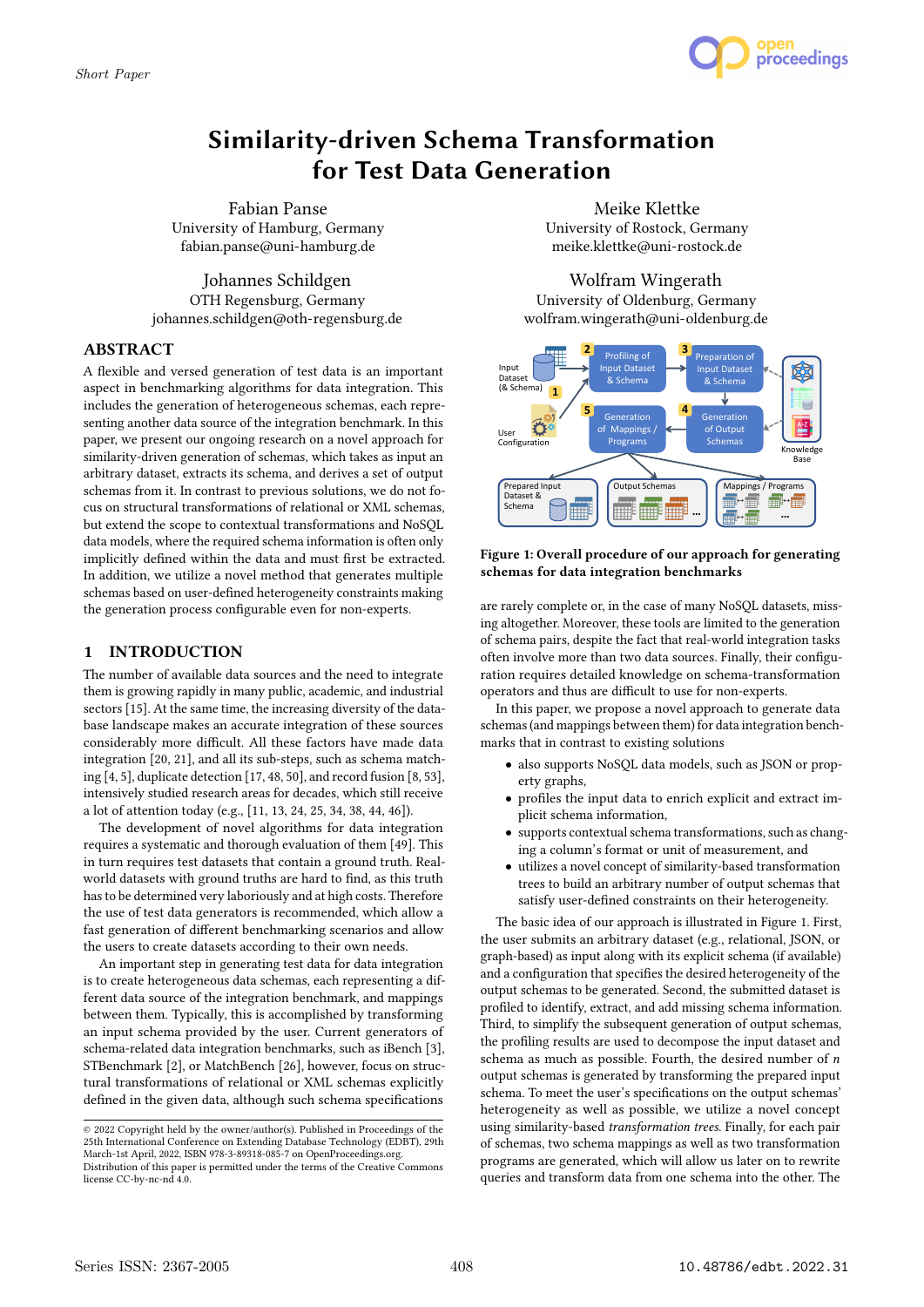final output of our generation approach contains (i) the prepared input dataset and schema, (ii) *n* output schemas, and (iii)  $n(n + 1)$ schema mappings and transformation programs between the individual schemas (input and output).

We plan to embed this schema generation approach into our DaPo generator [29], where we use the generated schemas to create benchmarks for duplicate detection and record fusion that consists of multiple data sources. However, the generated schemas, mappings, and programs can also be used to create benchmarks for other data integration tasks, such as schema matching/mapping [9, 34, 46], query rewriting [27], or data exchange [10].

The rest of the paper is structured as follows: First we elaborate on related work and open challenges in Section 2. Then we describe how we address schema profiling, preparation, and transformation in our research project in Sections 3 and 4. Thereafter, we discuss the calculation of schematic heterogeneities in Section 5 and present our overall generation approach in Section 6. We conclude this paper in Section 7.

# 2 RELATED WORK & OPEN CHALLENGES

Static benchmarks and experiment suites, such as Alaska [18], XBenchMatch [22], T2D [55], or Valentine [37], provide valuable test scenarios for different schema matching use cases. However, they are limited to particular domains (e.g., Alaska includes data on electronic devices) and can only be customized by removing individual schema components (e.g., sources, tables, or columns) from the test input. In addition, we cannot use them for DaPo, because it is supposed to work on arbitrary datasets.

The schema generators STBenchmark [2], MatchBench [26], and iBench [3] all support the renaming of labels. While iBench and MatchBench are limited to relational schemas, STBenchmark also provides operators for transforming nested XML schemas. The transformation of constraints is partially covered by STBenchmark (referential) and iBench (unique, referential, and functional dependencies). All three generate benchmarking scenarios consisting of one source and one target schema. Thus, it is difficult to achieve a predefined degree of heterogeneity between multiple output schemas. EMBench<sup>++</sup> [32] is a tool for generating entity matching benchmarks, which is able to add and remove individual columns from the benchmark's schema, but does not support more complex schema transformations.

Besides benchmarking, there is a lot of work on schema and data transformation in many other research areas. Examples are data cleaning [54], schema evolution [19, 28, 36, 61], multidatabase languages, such as SchemaSQL [39], or polyglot data management [16, 56]. Our goal is to reuse the results (e.g., transformation operators for NoSQL data models) obtained in these works whenever possible and to extend them if necessary. Despite the large amount of existing research on schema transformation, the following challenges remain for our project:

- Extraction of missing (implicit) schema information of a given dataset. This may be the whole schema if the data is managed by a schemaless NoSQL data store.
- Identification of appropriate operators for schema transformation and dependencies between them.
- Identification and collection of knowledge (e.g., ontologies) required for some schema-transformation operators.
- Developing methods to measure the heterogeneity between two schemas.
- Developing an algorithm for generating multiple schemas while considering user-defined heterogeneity constraints.

# 3 SCHEMA PROFILING & PREPARATION

Every (semi-)structured dataset follows a schema, which is either explicitly managed by the underlying database system, implicitly defined by the data-processing applications, or a mix of both (e.g, an SQL database manages the datas' structure, but the semantics of some columns is only known to the applications). Due to evolving applications, in the latter two cases, different records of the same dataset may also conform to different schema versions [58].

#### 3.1 Data Schema & Categories

In the literature, data schemas are often limited to structural descriptions. In this paper, we take a broader view of the term and consider the schema as the conglomerate of all information describing the actual data. We group this information into four categories: (1) structural, (2) linguistic, (3) constraint-based, and (4) contextual. Linguistic schema information refers to (the semantics of) labels, such as the names of relational tables and columns, XML tags, or field names in field-value pairs (e.g., ('name','Ian')). Constraint-based information refers to integrity constraints ranging from keys to application-specific conditions. Contextual information encompasses all remaining information necessary to fully interpret individual data objects (e.g., tables, columns, or values). For example, the context of a column includes its (i) format (e.g., 'yyyy-mm-dd' vs. 'dd.mm.yy'), (ii) level of abstraction (e.g., district vs. city), (iii) unit of measurement (e.g., 'cm' vs. 'inch'), and (iv) encoding (e.g., {yes,no} vs. {1,0}). The context of a table includes its scope (e.g., 'book' vs. 'novel').

## 3.2 Data & Schema Profiling

Many datasets do not contain an explicit description of their complete schema. However, the more detailed schema information we have, the greater the choice of transformation operators we can apply to it. Thus, it is important to derive a schema from the input data that is as accurate, complete, and detailed as possible.

The profiling of data is currently a hot topic in the database community [1], and there is already a lot of (ongoing) research on identifying and extracting (i) schema information in/from CSV files [33], JSON documents [35], and graph databases [40], (ii) integrity constraints, such as unique [7], denial constraints [45, 52], inclusion dependencies [59], or functional dependencies [6, 14, 51, 57], and (iii) semantic domains [31, 62], that we reuse for our purpose. However, the identification of some contextual information, such as the scope of a table or the unit of measurement of a column, has not yet received much attention and needs further research. The same applies to identifying the semantic closeness of columns to determine which of them are likely to merge.

#### 3.3 Data & Schema Preparation

After we have profiled the input data, the obtained schema information is used to further decompose the input dataset and schema so that their information is represented in as much detail as possible. This decomposition has the goal to simplify subsequent transformations. For example, it is easier to merge two attributes than to split one. Therefore, we transform the input dataset into a structured data model, normalize its schema, and split its attributes into several subattributes if a clear separation between the corresponding values is possible. Moreover, if its records conform to different schema versions, they are all initially migrated to the same version (e.g., the latest one) [36].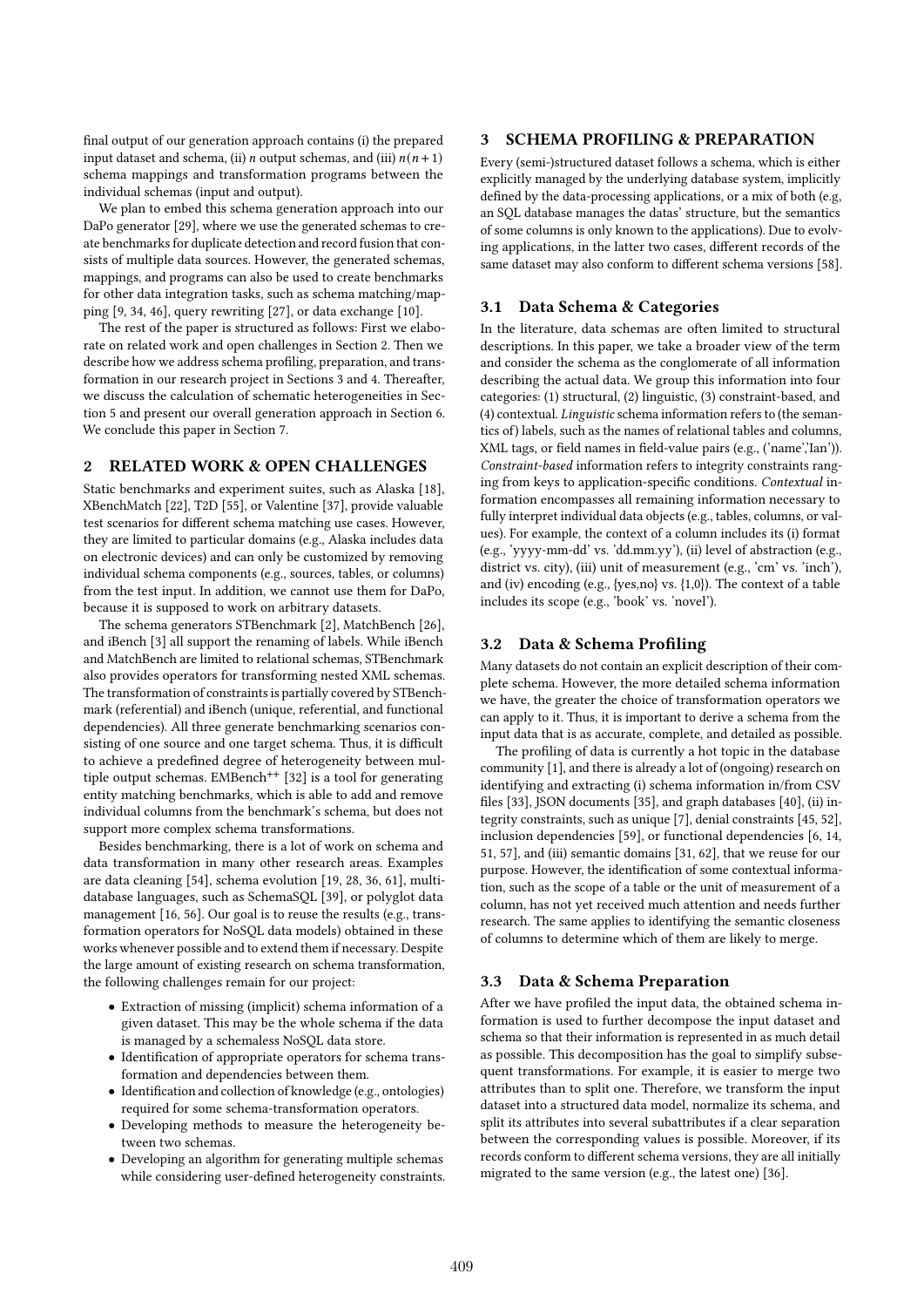| <b>Book</b>                                                                                                                          | <b>BID</b>     | <b>Title</b>     | <b>Genre</b> |               | <b>Format</b> |                                             | <b>Price</b>             | Year       | <b>AID</b>     |  |
|--------------------------------------------------------------------------------------------------------------------------------------|----------------|------------------|--------------|---------------|---------------|---------------------------------------------|--------------------------|------------|----------------|--|
|                                                                                                                                      | $\mathbf{1}$   | Cujo             |              | <b>Horror</b> | Paperback     |                                             | 8.39                     | 2006       | $\mathbf{1}$   |  |
|                                                                                                                                      | $\overline{2}$ | It               |              | Horror        | Hardcover     |                                             | 32.16                    | 2011       | $\mathbf{1}$   |  |
|                                                                                                                                      | 3              | Emma             | <b>Novel</b> |               | Paperback     |                                             | 13.99                    | 2010       | $\overline{2}$ |  |
| <b>Author</b>                                                                                                                        | <b>AID</b>     | <b>Firstname</b> |              | Lastname      |               | Origin                                      |                          | <b>DoB</b> |                |  |
|                                                                                                                                      | $\mathbf{1}$   | Stephen          |              | <b>King</b>   |               | Portland                                    |                          | 21.09.1947 |                |  |
|                                                                                                                                      | $\overline{2}$ | Jane             |              | Austen        |               | Steventon                                   |                          | 16.12.1775 |                |  |
| <b>IC1:</b> $\forall$ b $\in$ Book, $\forall$ a $\in$ Author: b. AID = a. AID $\Rightarrow$ $\pi$ <sub>Year</sub> (a. DoB) < b. Year |                |                  |              |               |               |                                             |                          |            |                |  |
| (Prepared) Input                                                                                                                     |                |                  |              |               |               |                                             |                          |            |                |  |
| <b>Output</b>                                                                                                                        |                |                  |              |               |               |                                             |                          |            |                |  |
| { "Hardcover (Horror)" : [ {                                                                                                         |                |                  |              |               |               | { "Paperback (Horror)" : [ {<br>"BID": "C". |                          |            |                |  |
| "BID" : "B",<br>"Title" : "It",                                                                                                      |                |                  |              |               |               |                                             | "Title": "Cujo",         |            |                |  |
| "Price": { "EUR": 32.16,                                                                                                             |                |                  |              |               |               |                                             | "Price": { "EUR": 8.39,  |            |                |  |
| "USD": $37.26$ }                                                                                                                     |                |                  |              |               |               |                                             | "USD": $9.72$ }          |            |                |  |
| "Author": "King, Stephen                                                                                                             |                |                  |              |               |               |                                             | "Author": "King, Stephen |            |                |  |
| (1947-09-21, USA)"<br>}]}                                                                                                            |                |                  |              |               |               | 11                                          | (1947-09-21, USA)"       |            |                |  |

Figure 2: Example of Schema & Data Transformations

# 4 SCHEMA-TRANSFORMATION OPERATORS

According to the four categories of schema information presented in Section 3.1, we distinguish the same four categories of schematransformation operators. Since we decomposed and detailed the input schema in the preparation step as much as possible, we do not need structural operators that decompose a schema further, such as normalize a table or split a column, and do not need contextual operators that increase the level of detail, such as drill-down or an increase of precision. Nevertheless, it should be noted that there are still operators which decompose existing schema elements if this is part of a restructuring process, such as (un)nesting or regrouping (see example described below).

Constraint-based operators change the set of given integrity constraints. This can be the addition of a new constraint or the removal, strengthening or weakening of an existing constraint. Obviously if we just migrate the data of our input instance to these output schemas, every removed constraint will still be satisfied. However a removal of those constraints is relevant, if the data is further polluted with data errors as in DaPo.

Operators of all four categories are illustrated in Figure 2. We have several structural transformations. For instance, the Book and the Author tables are joined, restructured by grouping all records based on their formats, and then converted into JSON collections. Moreover, the columns Firstname, Lastname, DoB, and Origin are merged into the property Author. Finally, the book price is added in dollar and both price values are nested into one property Price. In addition, we have several contextual transformations. First, the abstraction level of the column Origin was drilled-up from city to country. Second, the format of the column DoB was changed. Third, the scope of the Book table was reduced to the genre 'horror'. Examples for linguistic transformations are the renaming of the two Book collections and the two Price properties. The only constraint-based transformation is the removal of integrity constraint IC1 which was necessary because the Year values were removed from the two book collections.

## 4.1 Transformation Dependencies

It is important to note that the execution of one operator may require the subsequent execution of others. For example, if we merge two columns, we need to define a new column name. The

same may apply if we increase the level of abstraction of a column (drill-up). Thus, we have dependencies between the four aforementioned categories. Typically, a structural operator implies a linguistic or contextual operator, and a contextual operator implies a linguistic one, but not vice versa. In addition, changing a context may require to change an integrity constraint. For example, when converting the unit of measurement of a column from 'feet' to 'cm', we may need to adapt a constraint that restricts the maximum size value. Finally, linguistic transformations also often require a refactoring of constraints. This leads us to the following (approximate) dependency order:

structural  $\rightarrow$  contextual  $\rightarrow$  linguistic  $\rightarrow$  constraint (1)

## 4.2 Required Knowledge

Several transformation operators require additional information, which we store in a knowledge base (see Figure 1). Most structural transformations only require knowledge about the data model with which the given schema is defined. It becomes more complex if the schema has to be transformed from one model (e.g., relational) into another (e.g., JSON). In this case, we need transformation rules, either directly between both models (e.g., [41, 56]) or indirectly via a third model, which can be a generic one such as U-schema [12].

In addition to these mappings, we need dictionaries and ontologies (e.g., from DBpedia [43]) to enable linguistic and contextual transformations addressing semantic relations, such as synonyms or hyperonyms. For changing units of measurement, we need conversion rules, which in turn may be time-variant (e.g., the daily changing exchange rate between two currencies). Finally, changing the format or encoding of a column requires alternative (and common) representations and terminologies of the corresponding domain, which we collect from other datasets, such as the Dresden Web Tables Corpus [23] or GitTables [30].

# 5 HETEROGENEITY CALCULATION

Systematic benchmarking requires that the user is able to generate test datasets with varying degrees of heterogeneity. To assist inexperienced users who are unable to map such a degree to a corresponding sequence of transformation operators, we need measures to quantify the heterogeneity between the generated output schemas. Since heterogeneity can be seen as the conceptual opposite of similarity, we can use common similarity measures for this purpose. Such measures can greatly differ from one schema category to another. For this reason, we separate our measurement into four parts accordingly and model the heterogeneity of two schemas by a quadruple  $h \in [0, 1]^4$  where each of the tuple's values represents the normalized heterogeneity with respect to one of the four schema categories (see Section 3.1).

Subsequent calculations with those quadruples follow the rules of component-wise addition and scalar multiplication, i.e., let  $v, w \in \mathbb{R}^4$  and  $\lambda \in \mathbb{R}$ , it holds:

$$
\pi_k(v + w) = \pi_k(v) + \pi_k(w) \tag{2}
$$

$$
\pi_k(\lambda \cdot v) = \lambda \cdot \pi_k(v) \tag{3}
$$

where  $\pi_k(v)$  gives the *k*th entry of tuple v. Moreover, it holds:

$$
\pi_k(op(v, w)) = op(\pi_k(v), \pi_k(w))
$$
\n(4)

for  $op \in \{min, max\}$ .

The meaning of structural similarity between two schemas strongly depends on the available structures and thus can greatly differ between the individual data models. Existing measures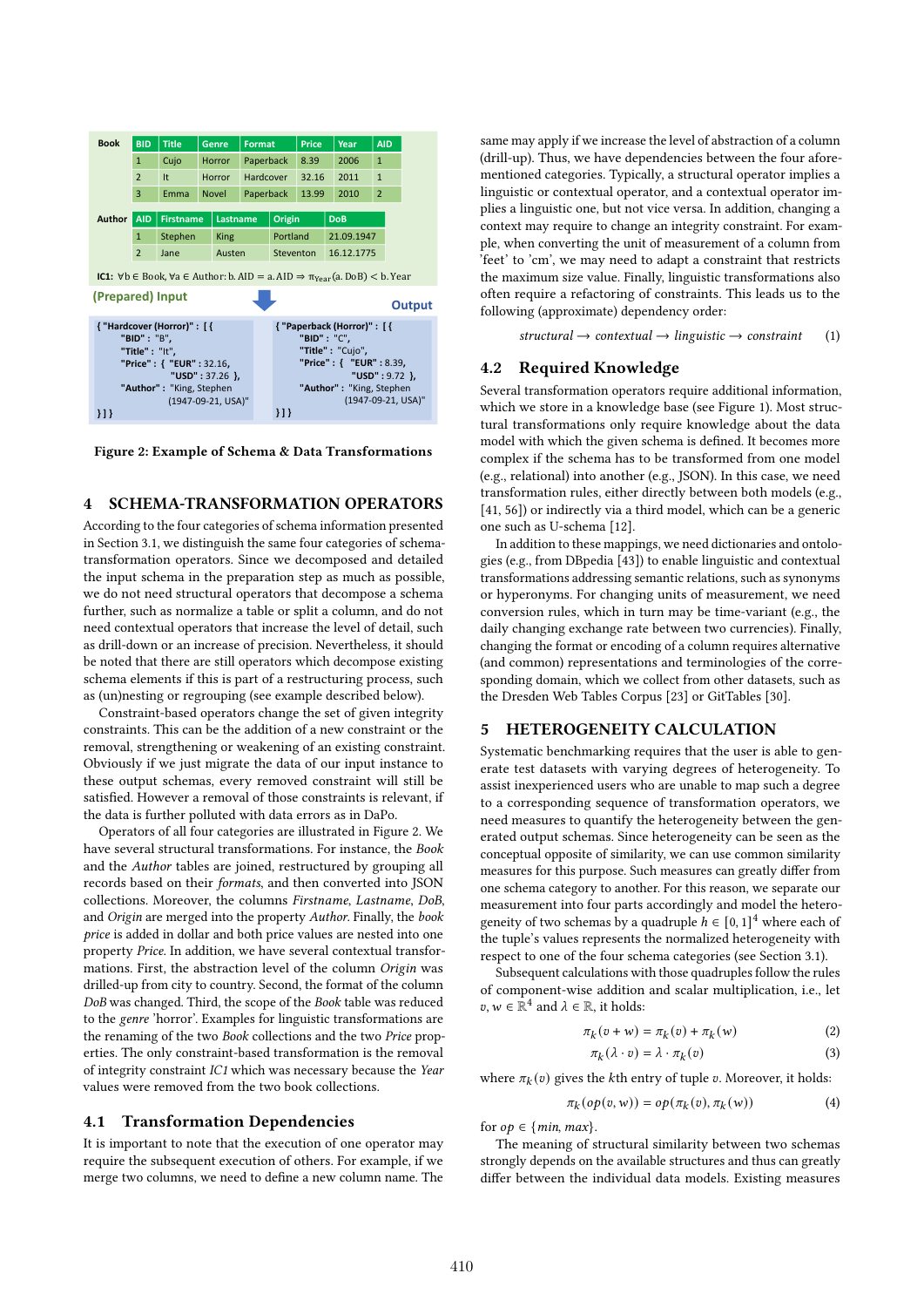

Figure 3: Example of a transformation tree. The numbers indicate the order in which the nodes were expanded. Valid  $(\triangle)$  and target  $(\square)$  nodes are colored and shaped differently.

to capture such similarities include XClust [42] for hierarchical XML schemas and similarity flooding [47] for relational schemas.

We can use measures from string matching, such as Soundex or Levenshtein [20], to compare labels. Contexts affect the actual data. Thus, one way to compare two contexts is by comparing a small sample of duplicate records from the compared datasets. Here we can again use similarity measures for string matching.

The simplest way to compare two sets of integrity constraints, is to calculate their set-based similarity by using measures such as Jaccard or Dice [20]. In that case, however, it is lost that different constraints can be very similar in their semantics. However, we are not aware of existing measures that are able to capture such similarities. Nevertheless, Türker and Saake define various relationships between integrity constraints [60], which can be used as a starting point to develop such a measure.

## 6 GENERATION PROCESS

The input to a generation task are (i) the prepared input dataset and schema, and (ii) a user configuration including  $n$ , the number of output schemas to be generated. In the configuration, the user can define which transformation operators may be used during the generation process. The most important parameters, however, are the three quadruples  $h_{min}^c$ ,  $h_{max}^c$ ,  $h_{avg}^c \in [0, 1]^4$  that allow the user to control the minimal, maximal, and average degree of heterogeneity between the generated schemas. Obviously, it has to hold  $\pi_k(h_{\min}^c) \leq \pi_k(h_{avg}^c) \leq \pi_k(h_{\max}^c)$  for  $k \in \{1, ..., 4\}$ .

Based on this information, the output schemas  $S = \{S_1, \ldots, S_n\}$ are generated one after another, each by transforming the prepared input schema, so that  $\forall k \in \{1, \ldots, 4\}$ :

$$
\forall S_i, S_j \in \mathcal{S}, i \neq j \colon \pi_k(h(S_i, S_j)) \in [\pi_k(h_{\min}^c), \pi_k(h_{\max}^c)] \tag{5}
$$

$$
\sum_{S_i, S_j \in S, i \neq j} \pi_k(h(S_i, S_j)) \approx \pi_k(h_{avg}^c) \frac{n(n-1)}{2}
$$
 (6)

## 6.1 Overall Generation Procedure

To meet the parameter  $h_{avg}^c$  for the average heterogeneity of the schemas as closely as possible (Equation 6), new threshold values are determined at the beginning of every run  $i \in \{1, \ldots, n\}$ . Logically, each newly generated schema can only be compared to the previously generated schemas. This leads to the fact that the number of newly added pairwise heterogeneity tuples  $h \in [0,1]^4$ per run increases as the generation task progresses. While the first run does not yet generate any of these tuples, the fourth run already generates three. Consequently, the last run has the highest impact on the final average. We have to consider this imbalance during the calculation of the aforementioned thresholds. Let  $\rho_i$  be the number of pairwise schema comparisons that remain before starting run *i*. It is initially set to  $\rho_1 = n(n - 1)/2$ and decreases by  $i - 1$  after the *i*th run, i.e.,  $\rho_{i+1} = \rho_i - (i - 1)$ . Moreover let  $\sigma_i \in \mathbb{R}^4$  be the total sum of heterogeneity we still need at the start of run  $i$  to meet the user's specification. Initially, it equals  $\sigma_1 = \rho_1 \cdot h_{avg}^c$  and decreases by  $h_i = \sum_{j=1}^{i-1} h(S_i, S_j)$  after we have generated schema  $S_i$  in the *i*th run. i.e.,  $\sigma_{i+1} = \sigma_i - h_i$ . Based on these numbers, the two thresholds are calculated as:

$$
h_{min}^i = max(h_{min}^c, (\sigma_i - \rho_{i+1} \cdot h_{max}^c)/(i-1))
$$
 (7)

$$
h_{max}^i = min(h_{max}^c \left(\sigma_i - \rho_{i+1} \cdot h_{min}^c\right)/(i-1))
$$
 (8)

## 6.2 Generation of Each Output Schema

Due to the dependency order described in Section 4.1, the generation of each output schema  $S_i$  is executed in four steps:

- (1) structural transformations
- (2) contextual transformations
- (3) linguistic transformations
- (4) constraint-based transformations

Between every two steps, dependent transformations of the following categories are identified and executed.

In each step  $k \in \{1, \ldots, 4\}$ , we span a so-called transformation tree (see Figure 3). The root node  $n_0$  represents the schema resulting from the previous step (or the prepared input schema if  $k = 1$ ). This node is expanded by applying a predefined number of transformations. The resulting schemas form the child nodes of  $n_0$ . Then, for each of these schemas  $S$ , the heterogeneity to all already generated output schemas is measured regarding the schema category of the respective step (i.e., structural if  $k = 1$ ). The result is the heterogeneity bag  $H_{i,k}(S) = \{ \pi_k(h(S, S_i)) \mid j < i \}.$  The node of schema  $S$  is called valid if

$$
\forall h \in H_{i,k}(S) : h \in [\pi_k(h_{min}^c), \pi_k(h_{max}^c)] \tag{9}
$$

In addition, a valid node is called a target node if

$$
avg(H_{i,k}(S)) \in [\pi_k(h_{min}^i), \pi_k(h_{max}^i)]
$$
\n(10)

Next, a leaf node of the current tree is expanded. If there is already a target node by then, the node to be expanded is selected randomly among all leaf nodes. If this is not the case, the distance to the range  $[\pi_k(h_{min}^i), \pi_k(h_{max}^i)]$  is calculated for all leaf nodes, and then the leaf node with the smallest distance is expanded.

The construction of the tree ends after a predefined number of nodes have been expanded. If there are target nodes by then, one of them is chosen randomly as the output schema  $S_i$ . Otherwise, the schema of the node with the smallest distance is returned as output where valid nodes are preferred to non-valid ones.

## 7 CONCLUSION & ONGOING WORK

In this paper, we presented a novel approach for generating a set of heterogeneous data schemas as needed in data integration benchmarks. In contrast to existing solutions, it is (i) not limited to relational or XML schemas, (ii) able to deal with implicit schema information, (iii) also considering contextual schema transformations, (iv) able to generate scenarios with more than two schemas, and (v) similarity-driven, i.e., the generation is based on userdefined similarity scores, which ease its configuration.

The research presented in this paper is ongoing work which is being implemented in the context of the DaPo project [29]. In this project, we use the resulting schemas as input to a data pollution process to generate realistic benchmarks for duplicate detection and record fusion consisting of multiple heterogeneous data sources. The next steps of the project include the development of (i) similarity measures for the different schema categories, and (ii) a filter that selects suitable transformation operators depending on the respective node of the transformation tree.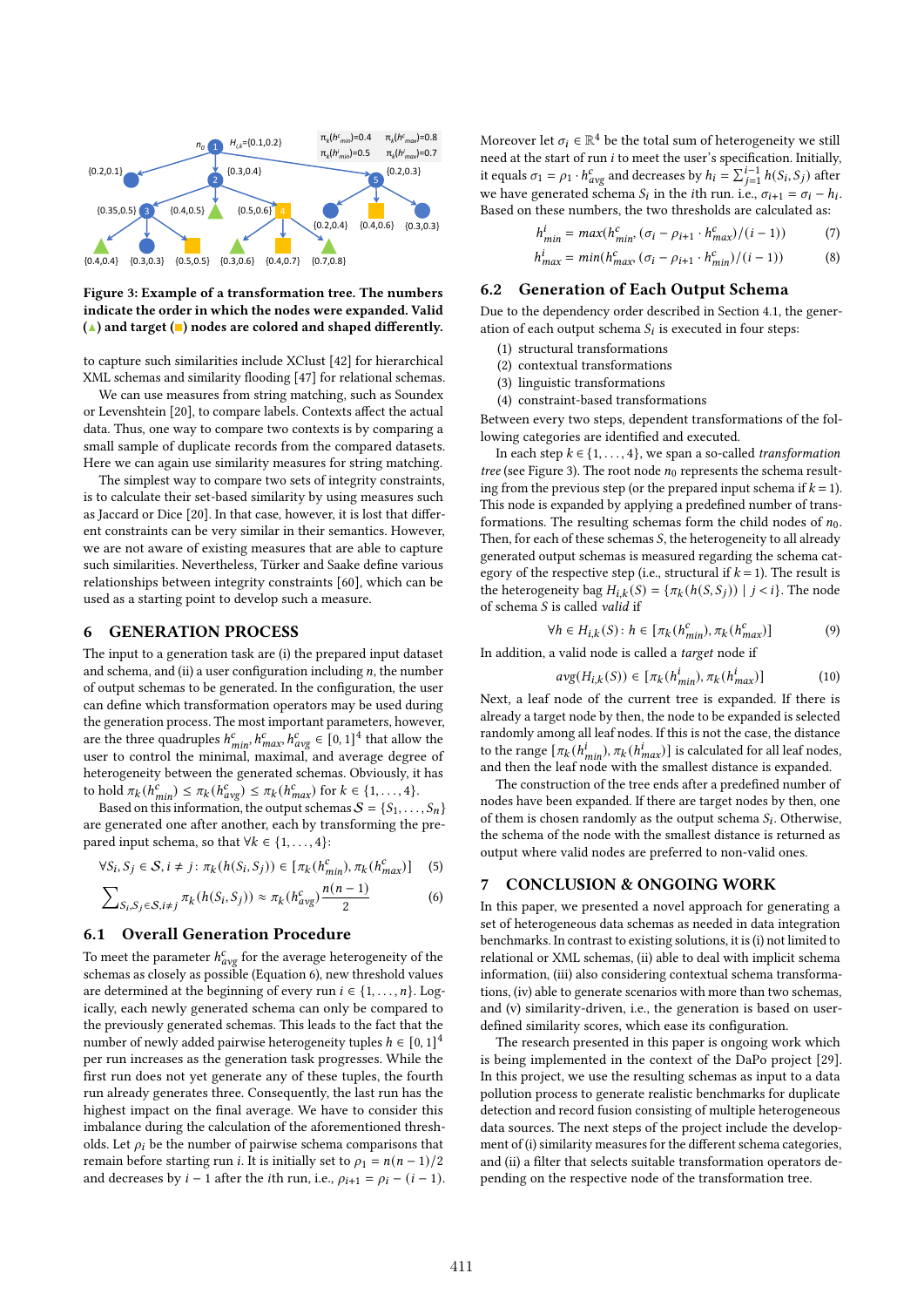### **REFERENCES**

- [1] Ziawasch Abedjan, Lukasz Golab, and Felix Naumann. 2015. Profiling Relational Data: A Survey. VLDB J. 24, 4 (2015), 557–581. https://doi.org/10.1007/ s00778-015-0389-y
- [2] Bogdan Alexe, Wang Chiew Tan, and Yannis Velegrakis. 2008. STBenchmark: Towards a Benchmark for Mapping Systems. Proceedings of the VLDB Endowment 1, 1 (2008), 230–244. https://doi.org/10.14778/1453856.1453886
- [3] Patricia C. Arocena, Boris Glavic, Radu Ciucanu, and Renée J. Miller. 2015. The iBench Integration Metadata Generator. Proceedings of the VLDB Endowment 9, 3 (2015), 108–119. https://doi.org/10.14778/2850583.2850586
- Zohra Bellahsene, Angela Bonifati, and Erhard Rahm. 2011. Schema Matching and Mapping. Springer.
- [5] Philip A. Bernstein, Jayant Madhavan, and Erhard Rahm. 2011. Generic Schema Matching, Ten Years Later. Proceedings of the VLDB Endowment 4, 11<br>(2011), 695–701. http://www.vldb.org/pvldb/vol4/p695-bernstein\_madhavan\_ rahm.pdf
- [6] Laure Berti-Équille, Hazar Harmouch, Felix Naumann, Noël Novelli, and Saravanan Thirumuruganathan. 2019. Discovery of Genuine Functional Dependencies from Relational Data with Missing Values. In Actes du XXXVIIème Congrès INFORSID. 287–288. http://inforsid.fr/actes/2019/INFORSID\_2019\_ p287-288.pdf
- [7] Johann Birnick, Thomas Bläsius, Tobias Friedrich, Felix Naumann, Thorsten Papenbrock, and Martin Schirneck. 2020. Hitting Set Enumeration with Partial Information for Unique Column Combination Discovery. Proceedings of the VLDB Endowment 13, 11 (2020), 2270–2283. http://www.vldb.org/pvldb/vol13/ p2270-birnick.pdf
- [8] Jens Bleiholder and Felix Naumann. 2008. Data fusion. ACM Comput. Surv. 41, 1 (2008).
- [9] Angela Bonifati, Ugo Comignani, Emmanuel Coquery, and Romuald Thion. 2019. Interactive Mapping Specification with Exemplar Tuples. ACM Trans. Database Syst. 44, 3 (2019), 10:1–10:44. https://doi.org/10.1145/3321485
- [10] Angela Bonifati, Ugo Comignani, and Efthymia Tsamoura. 2021. Exchanging Data under Policy Views. In Proceedings of the 24th International Conference on Extending Database Technology, EDBT. OpenProceedings.org, 1–12. https: //doi.org/10.5441/002/edbt.2021.02
- [11] Maxime Buron, François Goasdoué, Ioana Manolescu, and Marie-Laure Mugnier. 2020. Obi-Wan: Ontology-Based RDF Integration of Heterogeneous Data. Proceedings of the VLDB Endowment 13, 12 (2020), 2933-2936. https: //doi.org/10.14778/3415478.3415512
- [12] Carlos Javier Fernández Candel, Diego Sevilla Ruiz, and Jesús Joaquín García Molina. 2021. A Unified Metamodel for NoSQL and Relational Databases. CoRR (2021). https://arxiv.org/abs/2105.06494
- [13] Riccardo Cappuzzo, Paolo Papotti, and Saravanan Thirumuruganathan. 2020. Creating Embeddings of Heterogeneous Relational Datasets for Data Integration Tasks. In Proceedings of the 2020 International Conference on Management of Data, SIGMOD Conference, ACM, 1335-1349. https://doi.org/10.1145/ 3318464.3389742
- [14] Loredana Caruccio, Vincenzo Deufemia, Felix Naumann, and Giuseppe Polese. 2021. Discovering Relaxed Functional Dependencies Based on Multi-Attribute Dominance. IEEE Trans. Knowl. Data Eng. 33, 9 (2021), 3212–3228. https: //doi.org/10.1109/TKDE.2020.2967722
- [15] Adriane Chapman, Elena Simperl, Laura Koesten, George Konstantinidis, Luis-Daniel Ibáñez, Emilia Kacprzak, and Paul Groth. 2020. Dataset Search: A Survey. VLDB J. 29, 1 (2020), 251–272. https://doi.org/10.1007/s00778-019-00564-x
- [16] Alberto Hernández Chillón, Diego Sevilla Ruiz, and Jesús García Molina. 2021. Towards a Taxonomy of Schema Changes for NoSQL Databases: The Orion Language. In Proceedings of the 40th International Conference on Conceptual Modeling, ER, Vol. 13011. Springer, 176–185. https://doi.org/10.1007/ 978-3-030-89022-3\_15
- [17] Peter Christen. 2012. Data Matching: Concepts and Techniques for Record Linkage, Entity Resolution, and Duplicate Detection. Springer.
- [18] Valter Crescenzi, Andrea De Angelis, Donatella Firmani, Maurizio Mazzei, Paolo Merialdo, Federico Piai, and Divesh Srivastava. 2021. Alaska: A Flexible Benchmark for Data Integration Tasks. CoRR (2021). https://arxiv.org/abs/ 2101.11259
- [19] Carlo Curino, Hyun Jin Moon, Alin Deutsch, and Carlo Zaniolo. 2013. Automating the Database Schema Evolution Process. VLDB  $J. 22, 1$  (2013), 73-98. https://doi.org/10.1007/s00778-012-0302-x
- [20] AnHai Doan, Alon Halevy, and Zachary G. Ives. 2012. Principles of Data Integration. Morgan Kaufmann.
- [21] Xin Luna Dong and Divesh Srivastava. 2015. Big Data Integration. Morgan & Claypool Publishers. https://doi.org/10.2200/S00578ED1V01Y201404DTM040
- [22] Fabien Duchateau and Zohra Bellahsene. 2014. Designing a Benchmark for the Assessment of Schema Matching Tools. Open J. Databases 1, 1 (2014), 3-25. https://nbn-resolving.org/urn:nbn:de:101:1-201705194573
- [23] Julian Eberius, Katrin Braunschweig, Markus Hentsch, Maik Thiele, Ahmad Ahmadov, and Wolfgang Lehner. 2015. Building the Dresden Web Table Corpus: A Classification Approach. In Proceedings of the 2nd IEEE/ACM Inter-national Symposium on Big Data Computing, BDC. IEEE Computer Society, 41–50. https://doi.org/10.1109/BDC.2015.30
- [24] Martin Franke, Ziad Sehili, Florens Rohde, and Erhard Rahm. 2021. Evaluation of Hardening Techniques for Privacy-Preserving Record Linkage. In Proceedings of the 24th International Conference on Extending Database Technology, EDBT. 289–300. https://doi.org/10.5441/002/edbt.2021.26
- [25] Leonardo Gazzarri and Melanie Herschel. 2021. End-to-end Task Based Parallelization for Entity Resolution on Dynamic Data. In Proceedings of the 37th IEEE International Conference on Data Engineering, ICDE. IEEE, 1248–1259. https://doi.org/10.1109/ICDE51399.2021.00112
- [26] Chenjuan Guo, Cornelia Hedeler, Norman W. Paton, and Alvaro A. A. Fernandes. 2013. MatchBench: Benchmarking Schema Matching Algorithms for Schematic Correspondences. In Proceedings of the 29th British National Conference on Databases, BNCOD, Vol. 7968. Springer, 92–106. https://doi.org/ 10.1007/978-3-642-39467-6\_11
- [27] Alon Y. Halevy. 2001. Answering Queries using Views: A Survey. VLDB J. 10, 4 (2001), 270–294. https://doi.org/10.1007/s007780100054
- Kai Herrmann, Hannes Voigt, Jonas Rausch, Andreas Behrend, and Wolfgang Lehner. 2018. Robust and Simple Database Evolution. Inf. Syst. Frontiers 20, 1 (2018), 45–61. https://doi.org/10.1007/s10796-016-9730-2
- [29] Kai Hildebrandt, Fabian Panse, Niklas Wilcke, and Norbert Ritter. 2020. Large-Scale Data Pollution with Apache Spark. IEEE Trans. Big Data 6, 2 (2020), 396–411. https://doi.org/10.1109/TBDATA.2016.2637378
- [30] Madelon Hulsebos, Çagatay Demiralp, and Paul Groth. 2021. GitTables: A Large-Scale Corpus of Relational Tables. CoRR (2021). https://arxiv.org/abs/ 2106.07258
- [31] Madelon Hulsebos, Kevin Zeng Hu, Michiel A. Bakker, Emanuel Zgraggen, Arvind Satyanarayan, Tim Kraska, Çagatay Demiralp, and César A. Hidalgo. 2019. Sherlock: A Deep Learning Approach to Semantic Data Type Detection. In Proceedings of the 25th ACM SIGKDD International Conference on Knowledge Discovery & Data Mining, KDD. ACM, 1500–1508. https://doi.org/10.1145/ 3292500.3330993
- [32] Ekaterini Ioannou and Yannis Velegrakis. 2019. EMBench<sup>++</sup>: Data for a Thorough Benchmarking of Matching-Related Methods. Semantic Web 10, 2 (2019), 435–450. https://doi.org/10.3233/SW-180331
- [33] Lan Jiang, Gerardo Vitagliano, and Felix Naumann. 2021. Structure Detection in Verbose CSV Files. In Proceedings of the 24th International Conference on Extending Database Technology, EDBT. OpenProceedings.org, 193–204. https: //doi.org/10.5441/002/edbt.2021.18
- [34] Angelika Kimmig, Alex Memory, Renée J. Miller, and Lise Getoor. 2019. A Collective, Probabilistic Approach to Schema Mapping Using Diverse Noisy Evidence. IEEE Trans. Knowl. Data Eng. 31, 8 (2019), 1426-1439. https: //doi.org/10.1109/TKDE.2018.2865785
- [35] Meike Klettke, Uta Störl, and Stefanie Scherzinger. 2015. Schema Extraction and Structural Outlier Detection for JSON-based NoSQL Data Stores. In BTW. 425–444. https://dl.gi.de/20.500.12116/2420
- Meike Klettke, Uta Störl, Manuel Shenavai, and Stefanie Scherzinger. 2016. NoSQL Schema Evolution and Big Data Migration at Scale. In Proceedings of the 2016 IEEE International Conference on Big Data, BigData. IEEE Computer Society, 2764–2774. https://doi.org/10.1109/BigData.2016.7840924
- [37] Christos Koutras, George Siachamis, Andra Ionescu, Kyriakos Psarakis, Jerry Brons, Marios Fragkoulis, Christoph Lofi, Angela Bonifati, and Asterios Katsifodimos. 2021. Valentine: Evaluating Matching Techniques for Dataset Discovery. In Proceedings of the 37th IEEE International Conference on Data Engineering, ICDE. IEEE, 468–479. https://doi.org/10.1109/ICDE51399.2021.00047
- [38] Shrinu Kushagra, Hemant Saxena, Ihab F. Ilyas, and Shai Ben-David. 2019. A Semi-Supervised Framework of Clustering Selection for De-Duplication. In Proceedings of the 35th IEEE International Conference on Data Engineering,
- ICDE. IEEE, 208–219. https://doi.org/10.1109/ICDE.2019.00027 [39] Laks V. S. Lakshmanan, Fereidoon Sadri, and Subbu N. Subramanian. 2001. SchemaSQL: An Extension to SQL for Multidatabase Interoperability. ACM Trans. Database Syst. 26, 4 (2001), 476–519.
- [40] Hanâ Lbath, Angela Bonifati, and Russ Harmer. 2021. Schema Inference for Property Graphs. In Proceedings of the 24th International Conference on Extending Database Technology, EDBT. OpenProceedings.org, 499–504. https: //doi.org/10.5441/002/edbt.2021.58
- [41] Dongwon Lee, Murali Mani, and Wesley W. Chu. 2003. Schema Conversion Methods between XML and Relational Models. In Knowledge Transformation for the Semantic Web, Borys Omelayenko and Michel C. A. Klein (Eds.). Frontiers in Artificial Intelligence and Applications, Vol. 95. IOS Press, 1–17.
- [42] Mong-Li Lee, Liang Huai Yang, Wynne Hsu, and Xia Yang. 2002. XClust: Clustering XML Schemas for Effective Integration. In Proceedings of the 11th International Conference on Information and Knowledge Management, CIKM. ACM, 292–299. https://doi.org/10.1145/584792.584841
- Jens Lehmann, Robert Isele, Max Jakob, Anja Jentzsch, Dimitris Kontokostas, Pablo N. Mendes, Sebastian Hellmann, Mohamed Morsey, Patrick van Kleef, Sören Auer, and Christian Bizer. 2015. DBpedia - A Large-Scale, Multilingual Knowledge Base Extracted from Wikipedia. Semantic Web 6, 2 (2015), 167–195. https://doi.org/10.3233/SW-140134
- [44] Yuliang Li, Jinfeng Li, Yoshihiko Suhara, AnHai Doan, and Wang-Chiew Tan. 2020. Deep Entity Matching with Pre-Trained Language Models. Proceedings of the VLDB Endowment 14, 1 (2020), 50–60. https://doi.org/10.14778/3421424. 3421431
- [45] Ester Livshits, Alireza Heidari, Ihab F. Ilyas, and Benny Kimelfeld. 2020. Approximate Denial Constraints. Proceedings of the VLDB Endowment 13, 10 (2020), 1682–1695. https://doi.org/10.14778/3401960.3401966
- [46] Lacramioara Mazilu, Norman W. Paton, Alvaro A. A. Fernandes, and Martin Koehler. 2019. Dynamap: Schema Mapping Generation in the Wild. In Proceedings of the 31st International Conference on Scientific and Statistical Database Management, SSDBM. ACM, 37–48. https://doi.org/10.1145/3335783.3335785